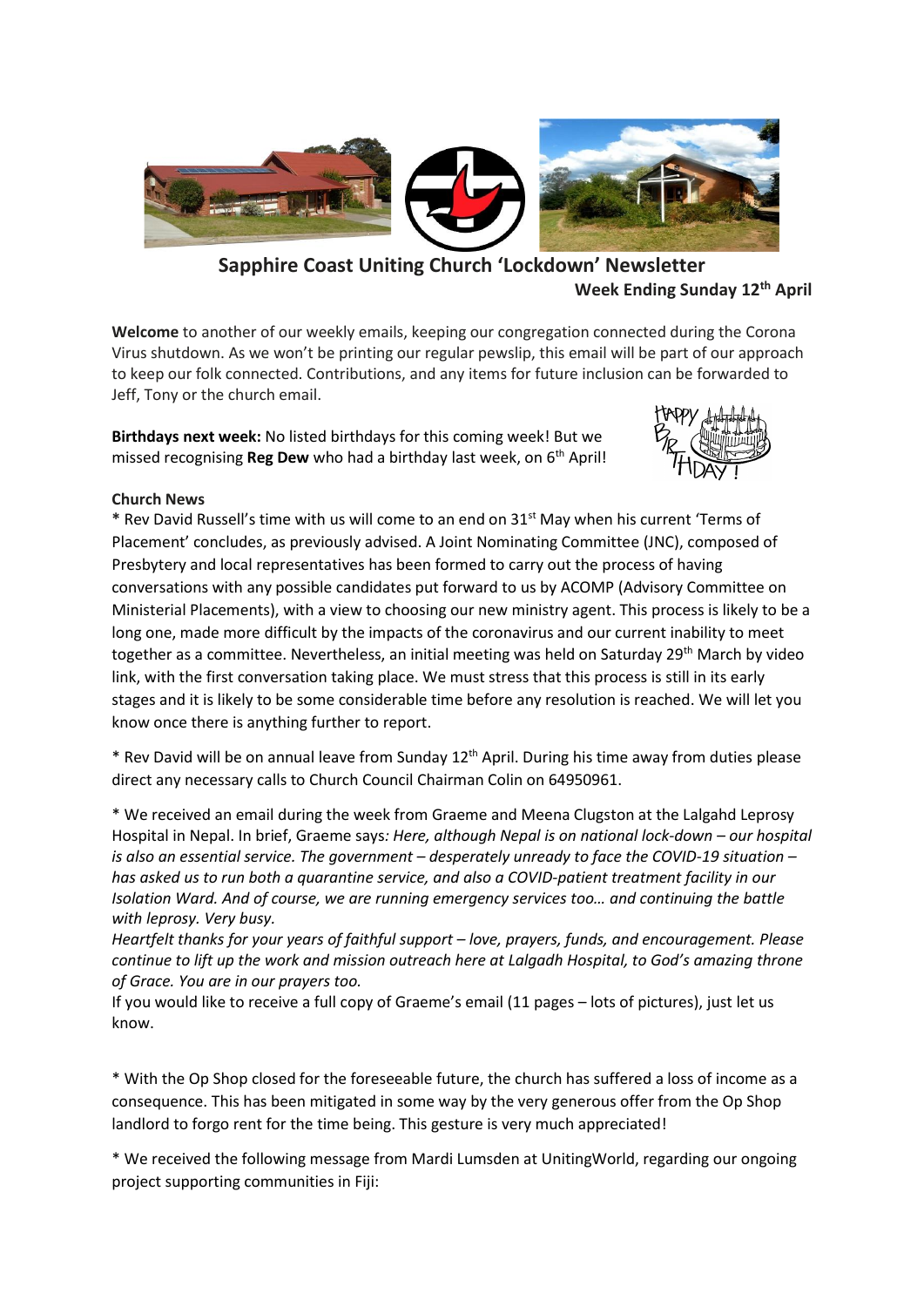*How are you and our friends at Sapphire Coast UCs dealing with this strange new world of online church and physical distancing? I hope you are ok. At least you are in a stunning part of the world! Just to let you know that the Fiji Informal Settlement project, like most of our projects, is being affected by the threat of covid-19 and life in lockdown. What we are seeing around the world will impact the way forward for many of our projects, especially in the short-term. But for some it will lead to reshaping the project in the longer term too. While we are not sure what this will mean for each project, your donations will support us to work with our partners to determine the best way forward for them and the people in their communities. We are already doing this work to help people attempt to prepare for this new reality we are experiencing. But for many of the churches and communities we work with, they will go through it with limited healthcare, food and job security and even clean water. Please keep them in your prayers.* 

*The Fiji Informal Settlement project manager (Tanya) recently returned from a monitoring visit and is writing an update (in isolation) which I will send on when I receive it.*

#### **Elders**

Thank you to our Elders who have been working hard to maintain contact with the small groups in their charge. It is important that are people do not feel disconnected from the church during this difficult time. Secretary John can send out copies of the Elders Group List on request, or copies of our latest Contact List, so Elders can identify people in their group who may not be receiving emails. Please continue to 'letterbox drop' to those in this category if possible, and pass on any new telephone or email contacts you come across.

#### **Lectionary readings this week:**

 Acts 10:34-43 Psalm 118:1-2, 14-24 Colossians 3:1-4 John 20:1-18



### **Message** WHO WAS IT THAT WAS RAISED?

John 20: 11-18

Who was raised on Easter Day? Jesus of Nazareth. That's who! *Mary, supposing him to be the gardener, said to him: Sir, if you have carried his* 

*body elsewhere, tell me where you have laid him, and I will take him away. Jesus said to her:" Mary!" Mary turned to him and exclaimed "Master!"*

If Christ Jesus were not raised from the dead, I would pack my bags and leave the church forever. The witness to his transcending death, and making himself known to his friends, lies at the very basis of our faith.

Without hesitation I agree with Gerhard Ebeling, who when he was professor of theology at Zurich and writing of the resurrection of Christ, said:

 *In my opinion the very existence of Christianity is at stake in the way it answers the question [was Jesus raised up]. Whether it repeats the creed of the risen Jesus half-heartedly with a bad conscience, or whether it does it with conviction- joyfully and convincingly, finding itself at the source and basis of faith."*

I do not understand the resurrection. It certainly was much more than the mere resuscitation of a body. But those first Christians were convinced (convinced enough to suffer and die for their conviction!) that Jesus had been lifted up out of the realm of death into a new and glorious eternal life. They met him. He was real. He was alive.

THE SEAL OF APPROVAL Easter Day is not primarily about some general theme of life after death. Not about general survival. It is specifically about one special person who was raised up by God, and made himself known to those who loved him dearly. Jesus, son of Mary and Joseph, the man who was crucified, is the person Easter is about.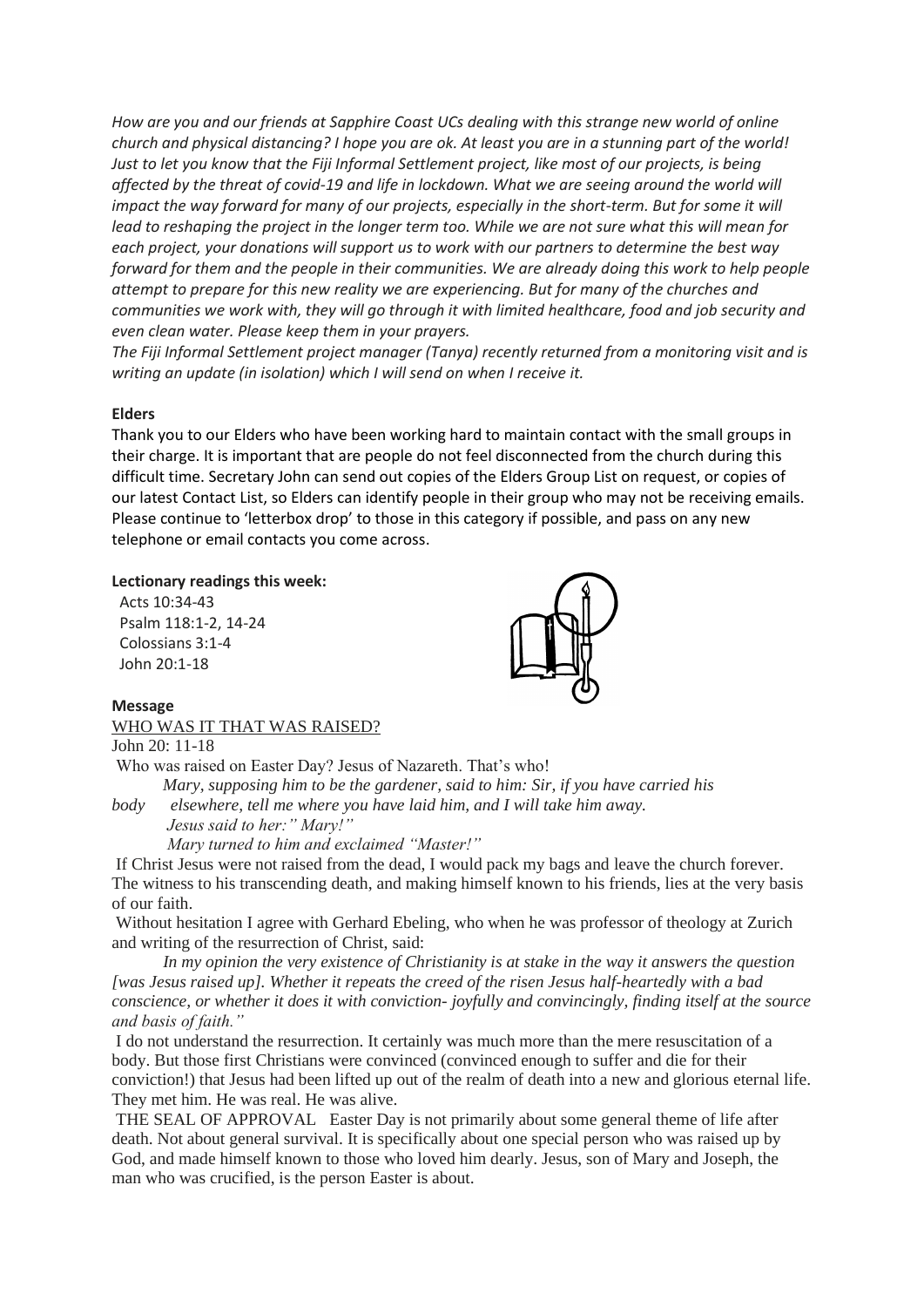In raising this particular man God emphatically refuted the evil ways of those men who plotted Christ's downfall and had jeered him all the way to the cross.

In raising this particular man God has placed a seal of approval on all that Jesus was, did and taught. His way is the true way to live if we want to be truly human.

God did not raise up the remarkable nation builder, Moses, or the poetical prophet Isaiah.

God did not raise up the Greek philosophers Socrates or Plato, or the mocking founding emperor of Rome, Augustus Caesar, whom men had worshipped as divine.

God certainly did not raise up the duplicitous high priest Caiaphas, or the hand-washing Roman Governor Pontius Pilate.

It was not even a kindly Jewish rabbi like the wise Gamaliel, who was famed for his generous spirit and willingness to listen to others.

Neither did God wait for later centuries to raise up a genius like Michelangelo, nor Isaac Newton, nor Shakespeare, Rembrandt, Mozart or Albert Einstein.

And certainly it was not Elvis Presley or John Lennon, not Humphrey Bogart or Audrey Hepburn. Not Winston Churchill, J.F Kennedy or even that truly wonderful first secretary of the United Nations, Dag Hammarskjöld.

None of these received the full divine seal of approval.

THE MAN AND HIS MESSAGE God raised up Jesus of Nazareth. Jesus was the key figure. God said a momentous YES to Christ, to the obscure Galilean prophet, rubbished by many then and still scorned by many "sophisticated" people today. This unique person is the one whom God mysteriously but emphatically raised.

It was the man who told us to take a long look at the lilies of the field and the birds of the air, and to learn from them instead of from our money driven way of life.

The person raised up is the one who dared to say, "Blessed are the peacemakers. Blessed at the poor, the gentle, and the merciful"

It is the man who stunned his listeners by asserting:' Love your enemies, pray for those who abuse you."

God has raised up the fellow who was relaxed in the company of tax routers, prostitutes and other outsiders, and went on to say that many of them would get into the kingdom of God long before those self-righteous people on display at synagogue and temple.

It is the Jesus who told parables about a generous welcome home given to prodigal son, and challenged us to a new way of loving others through his story about a Samaritan who helped a Jew who had been mugged on the road between Jerusalem and Jericho.

This Jesus, who insisted that we cannot worship both God and money, who declared that the truly ruthless people are those who put themselves last, and who claimed that not one sparrow falls to the ground without God knowing and caring. This person is the man at the heart of the glorious Easter affirmation.

It is the man who wept in the Garden of Gethsemane, was bullied by thugs, mocked by respectable people, judged by power-brokers, sentenced by a political coward, and died feeling forsaken on a terrible cross. This same Jesus is the core message of Easter.

MAKE NO MISTAKE ABOUT IT Without the message of Easter, we are to be pitied.



Make no mistake about it. On that terrible Friday, when a broken body was taken down from a cross and given a hasty burial in a borrowed tomb, at that point all that Jesus did and said appeared to be discredited as useless in this real world.

He and his message were finished, and the disciples were a spent force forever. They were in hiding... Their master had got it wrong. Back to the real world where greed, hatred, cunning, revenge, and brute power rules supreme. Jesus had lost.

But a couple of days later, something remarkable happened that changed everything. This same Jesus was raised up alive, and appeared first to the women and then to the men who had loved and trusted him.

 *Mary, supposing him to be the gardener, said to him: Sir, if you have carried his body elsewhere, tell me where you have laid him, and I will take him away.*